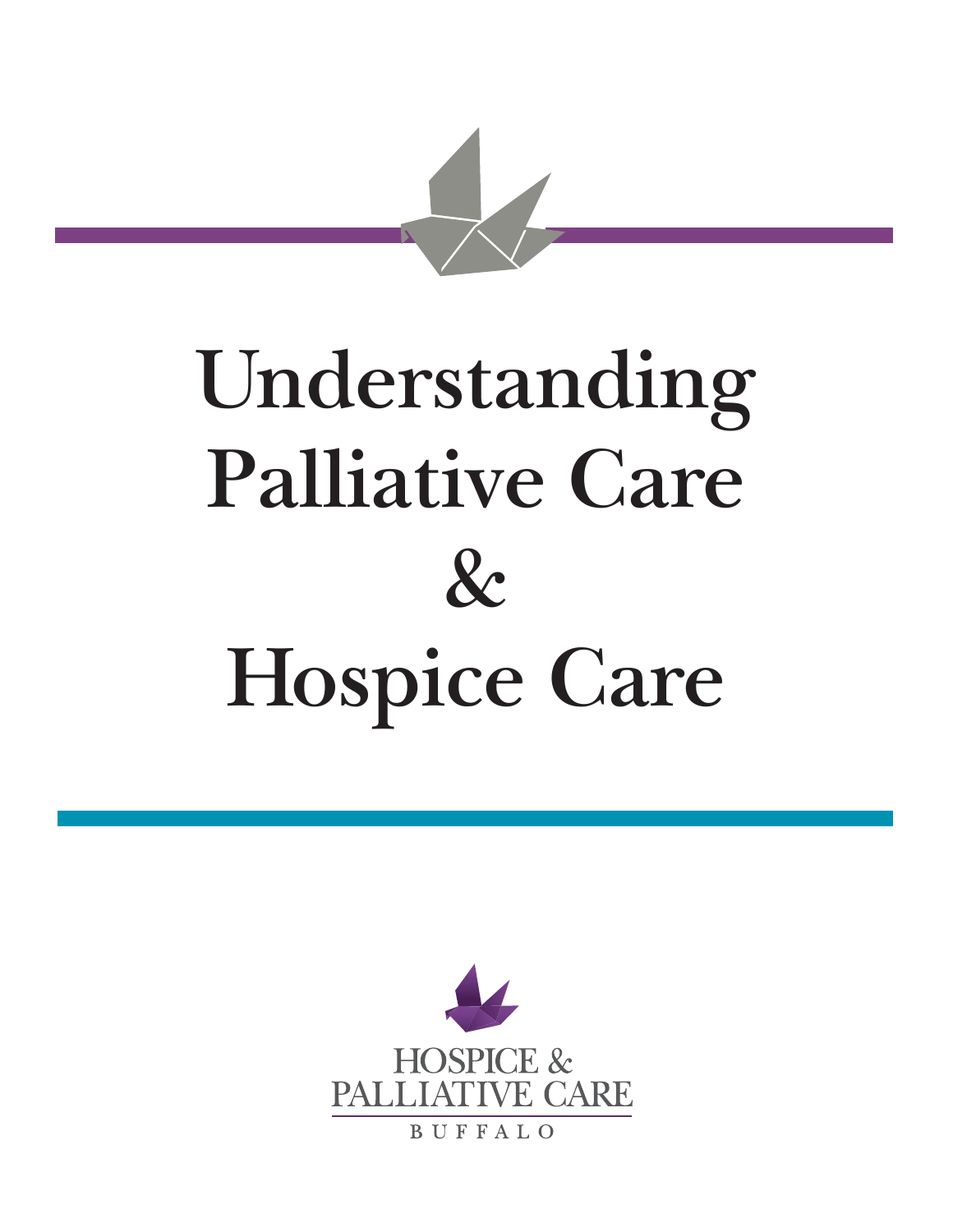#### **Hospice Criteria**



- Terminal diagnosis
- Prognosis of 6 months or less
- No longer receiving curative treatments
- Physician's authorization required
- Covered in full by Medicare, Medicaid and most insurance plans

#### **Hospice Buffalo's Team-Approach to Care**

Members of the hospice team make regular visits to assess the patient, provide care and help coordinate other services. Typically, a family member serves as the primary caregiver and, when appropriate, helps make decisions for the patient. **Call (716) 686-8000**

### **Palliative Care Criteria**

- Serious, progressive or chronic illness with active symptoms
- Patient may still be receiving curative treatments
- Does not require a limited prognosis
- Can begin at diagnosis or any time during the disease
- Covered by some insurance plans *(eligibility determined upon referral)*

#### **Our Team-Approach to Palliative Care**

Our team of specialists work in partnership with the patient's other doctors and healthcare providers to coordinate an ideal plan of care which is then managed in the patient's home.

Our Palliative Care programs include:

- **Home Connections –** care coordination and symptom management for adult patients. **Call (716) 989-2475**
- **Essential Care for Children –** pediatric-trained, healthcare professionals collaborate with the child's medical team and provide community resources, spiritual guidance, and psychosocial support for family members. Expressive Therapy for the patient and siblings is also available. **Call (716) 686-8006**

## **Anyone can call to make a referral.**

#### **PROGRAM DIFFERENCES**

| <b>CRITERIA &amp; SERVICES</b>                                                                      | <b>PALLIATIVE CARE</b>                  | <b>HOSPICE</b><br><b>BUFFALO</b> |
|-----------------------------------------------------------------------------------------------------|-----------------------------------------|----------------------------------|
| Receiving curative treatment for<br>serious, progressive or chronic<br>illness with active symptoms | X                                       |                                  |
| Terminally ill with prognosis<br>of 6 months or less                                                |                                         | X                                |
| Physician Oversight                                                                                 | X                                       | X                                |
| Nurse Visits                                                                                        | $\mathbf{x}$                            | X                                |
| 24/7 On-Call Nurse Support                                                                          | X                                       | X                                |
| Social Work Visits & Access to<br><b>Community Resources</b>                                        | X                                       | X                                |
| Home Health Aide                                                                                    |                                         | X                                |
| <b>Expressive Therapies</b>                                                                         | X - Essential Care<br>for Children only | X                                |
| Spiritual Care                                                                                      | X (upon request)                        | X                                |
| Volunteer Support                                                                                   | X                                       | X                                |
| Medications*                                                                                        |                                         | X                                |
| Supplies                                                                                            |                                         | X                                |
| Medical Equipment*                                                                                  |                                         | X                                |
| Bereavement                                                                                         |                                         | X                                |
| <b>WHERE WE PROVIDE CARE:</b>                                                                       |                                         |                                  |
| In Private Homes                                                                                    | X                                       | X                                |
| In Assisted Living &<br>Developmentally Disabled Homes                                              | X                                       | X                                |
| In Nursing Homes                                                                                    |                                         | X                                |
| In Hospitals/Nurse Liaisons                                                                         |                                         | X                                |
| Wilson Inpatient Unit**                                                                             |                                         | X                                |
| Respite Care (5 days)                                                                               |                                         | X                                |

\*Related to primary diagnosis

\*\*For patients whose symptoms cannot be managed at home